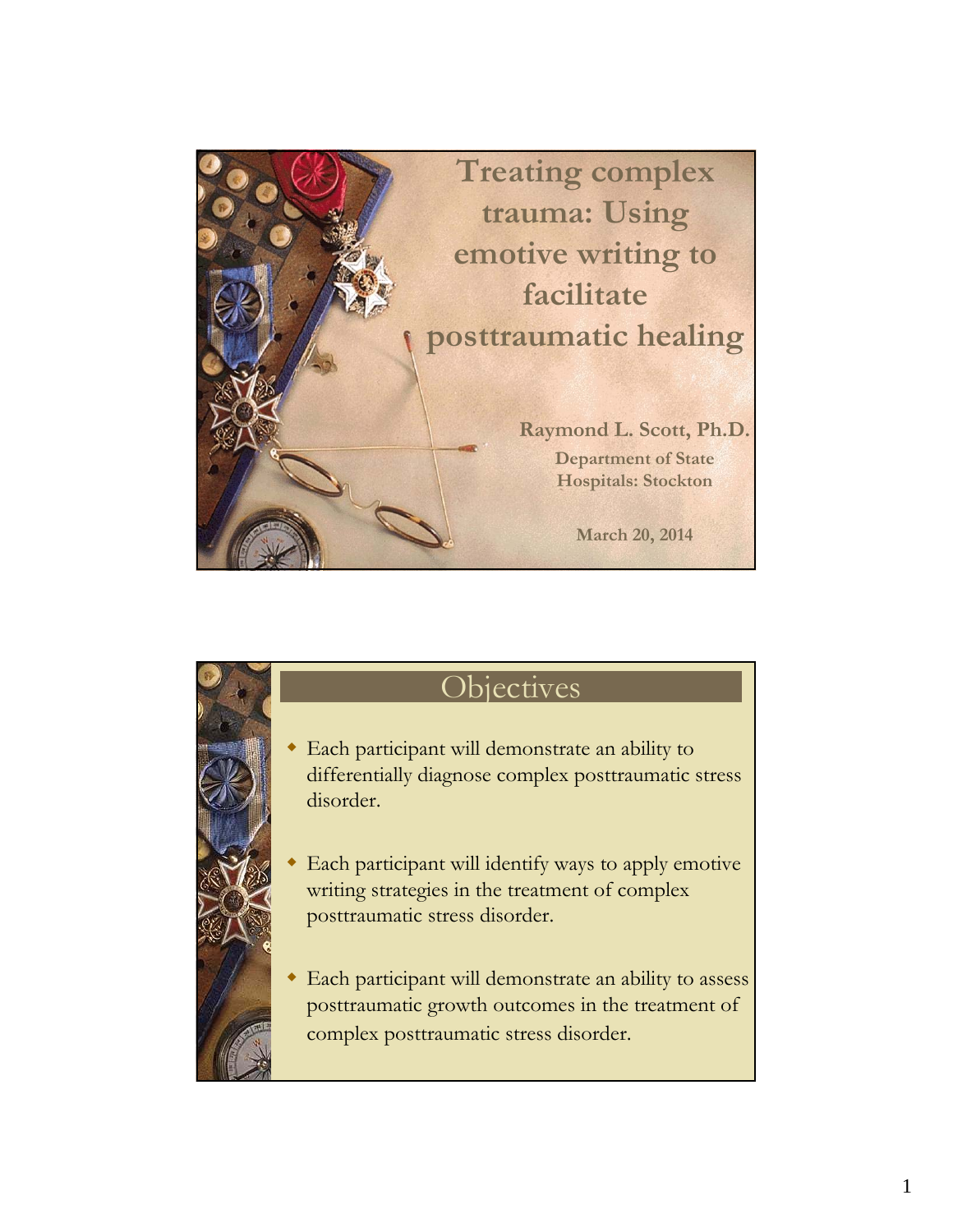

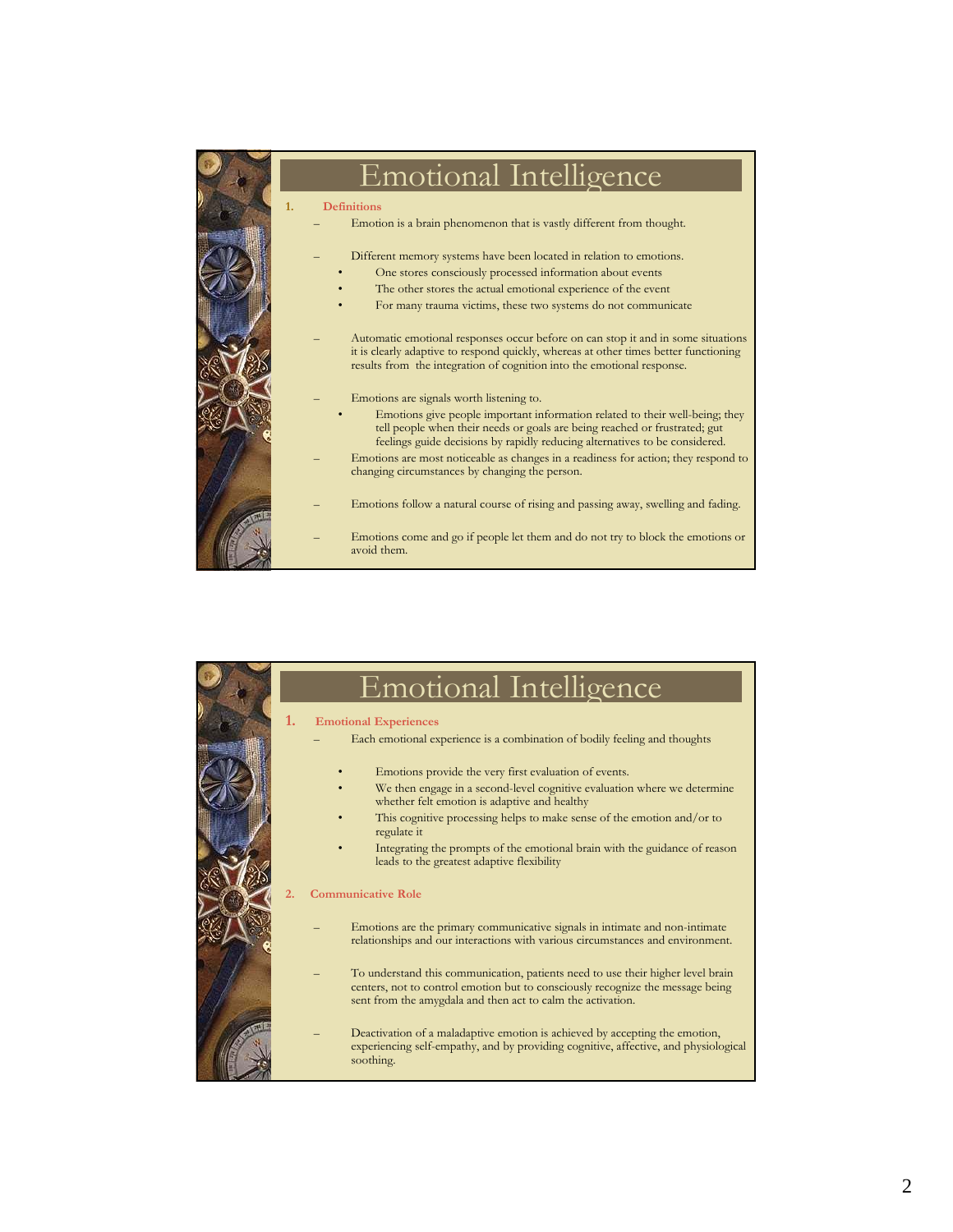

### Emotional Intelligence

- **1. Higher level thought or reflection on emotional prompts is a crucial part of emotional intelligence**
	- Adaptively, people need emotions to tell them, without thought, that something important to their well-being is occurring, and they need their thinking capacities to work on the problems that emotions point out and that reason must solve
	- The reported story of the emotion (the conscious narrative flow of evaluations, interpretations, and explanations of experience) often comes only after the emotion is experienced
	- Developing and applying this capacity is one hallmark of emotional intelligence
	- **2. Emotional intelligence involves the skillful use of emotions, feelings, and moods to cope with life and solve problems**
- Part of emotional intelligence is the ability to regulate emotionality so that one is **guided by it but not compelled by it**
	- Emotions set up relational themes that become central organizers of relationships between people and between a person and the environment
	- Empathy is the response choice to feelings; recognizing others feelings requires that one first becomes sensitive to one' own feelings; validating feelings makes people and others more human
	- Gaining consciousness of feelings by symbolizing them in words is where the integration of head and heart begins.

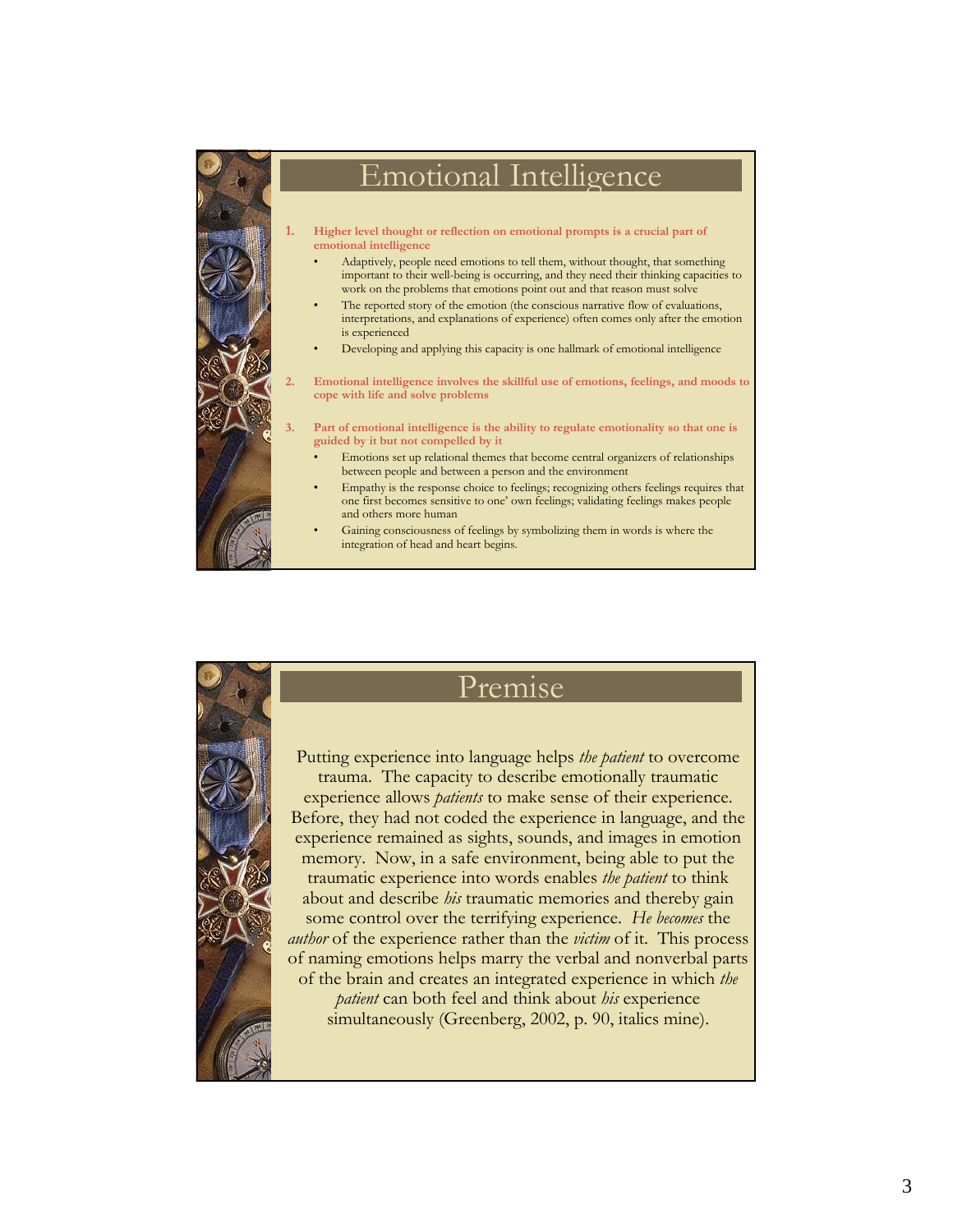

## Complex Trauma

As early as 1985, it was recognized that certain forms of trauma (especially prolonged or multifaceted trauma, or when it occurs in situations where there is no escape, or where gang violence is endemic) lead to specific long-term effects that lay outside those formerly associated with posttraumatic stress disorder (PTSD). Herman (1992b), for example, discussed the inadequacies of the current diagnostic categories for describing survivors of extreme situations. She identified three broad areas of disturbance that, she claimed, transcended simple PTSD (Herman, 1992a).

- The first was symptomatic, the symptom picture in survivors of prolonged trauma often appearing to be "more complex, diffuse and tenacious" (p. 379) than in simple PTSD. Categories of symptoms that did not readily fall within the classic diagnostic criteria for PTSD were the psychological fragmentation, loss of coherent sense of self, and the dissociative and affective sequelae of prolonged trauma.
- The second was *pervasive insecure or disorganized attachments* and characterological, survivors of prolonged abuse developing recognizable personality changes, including "deformations of relatedness and identity" (p. 379, italics mine).
- The third area involved the survivor's vulnerability to repeated harm, both self-inflicted and that received by others.
- This previously undefined syndrome may co-exist with simple PTSD, but extends beyond it" (p. 387).

In summary, six clusters of symptoms characterized C-PTSD: (a) alterations in regulation of affect and impulses; (b) alterations in attention or consciousness; (c) alterations in selfperception; (d) alterations in relations with others; (e) somatization; and (f) alterations in systems of meaning.

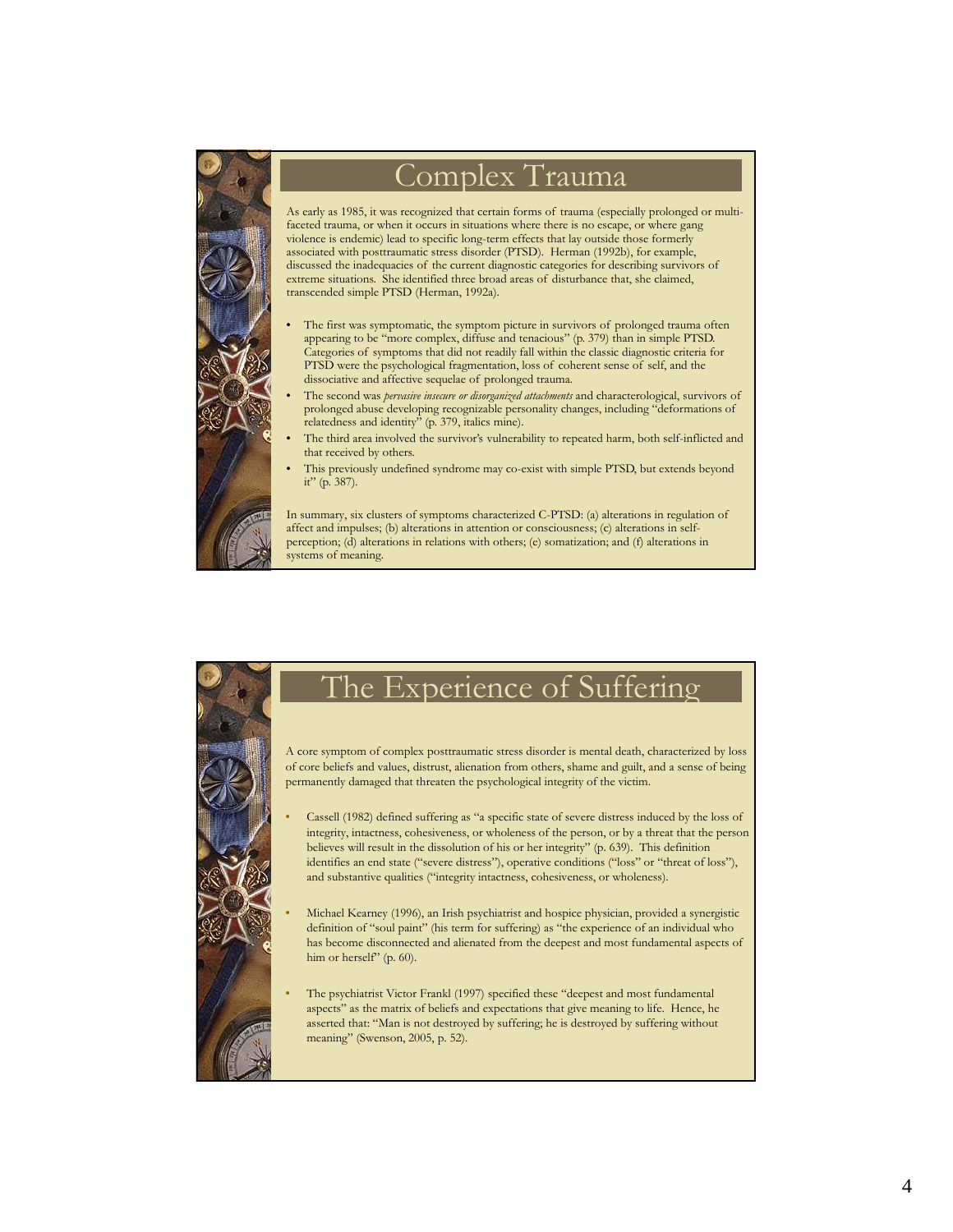

### Posttraumatic Growth

There is a long tradition in psychiatry, reaching at least back to World War I, of studying the response of people who are faced with traumatic circumstances and devising ways to restore their integrity and psychological health.

The kinds of positive changes individuals experience in their struggles with trauma are reflected in models of posttraumatic growth (Calhoun & Tedeschi, 1998) and in measures of posttraumatic growth (Tedeschi & Calhoun, 1996).

- These changes include improved relationships, new possibilities for one's life, a greater appreciation for life, a greater sense of personal strength and spiritual development.
- There appears to be a basic paradox apprehended by trauma survivors who report these aspects of posttraumatic growth: Their losses have produced valuable gains (Tedeschi & Calhoun, 2004).
- An important caveat here is a reminder that posttraumatic growth occurs in the context of suffering and significant psychological struggle, and a focus on this growth should not come at the expense of empathy for the pain and suffering of trauma survivors.
- For most trauma survivors, posttraumatic growth and distress will coexist, and the growth emerges from the struggle with coping, not from the trauma itself.

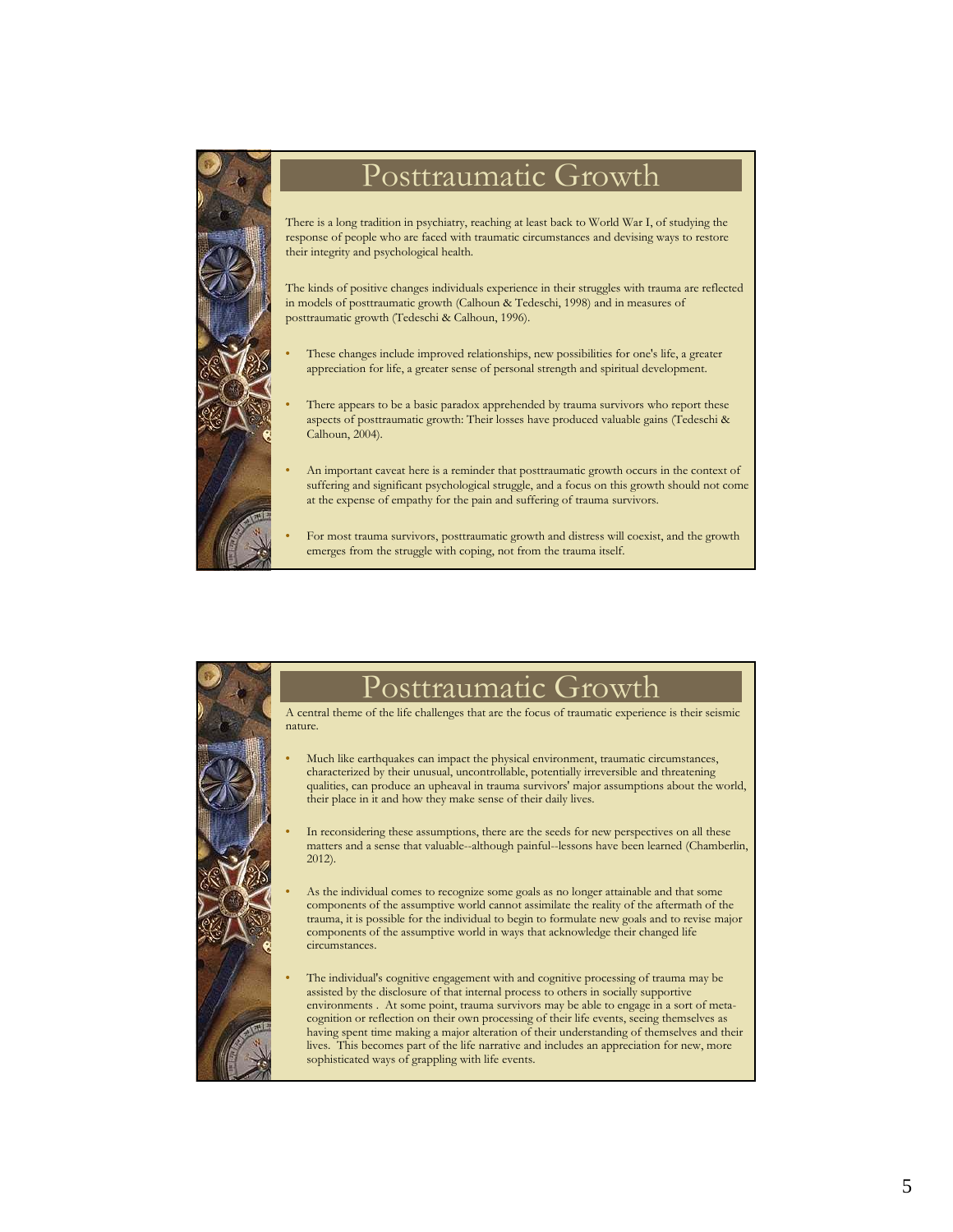

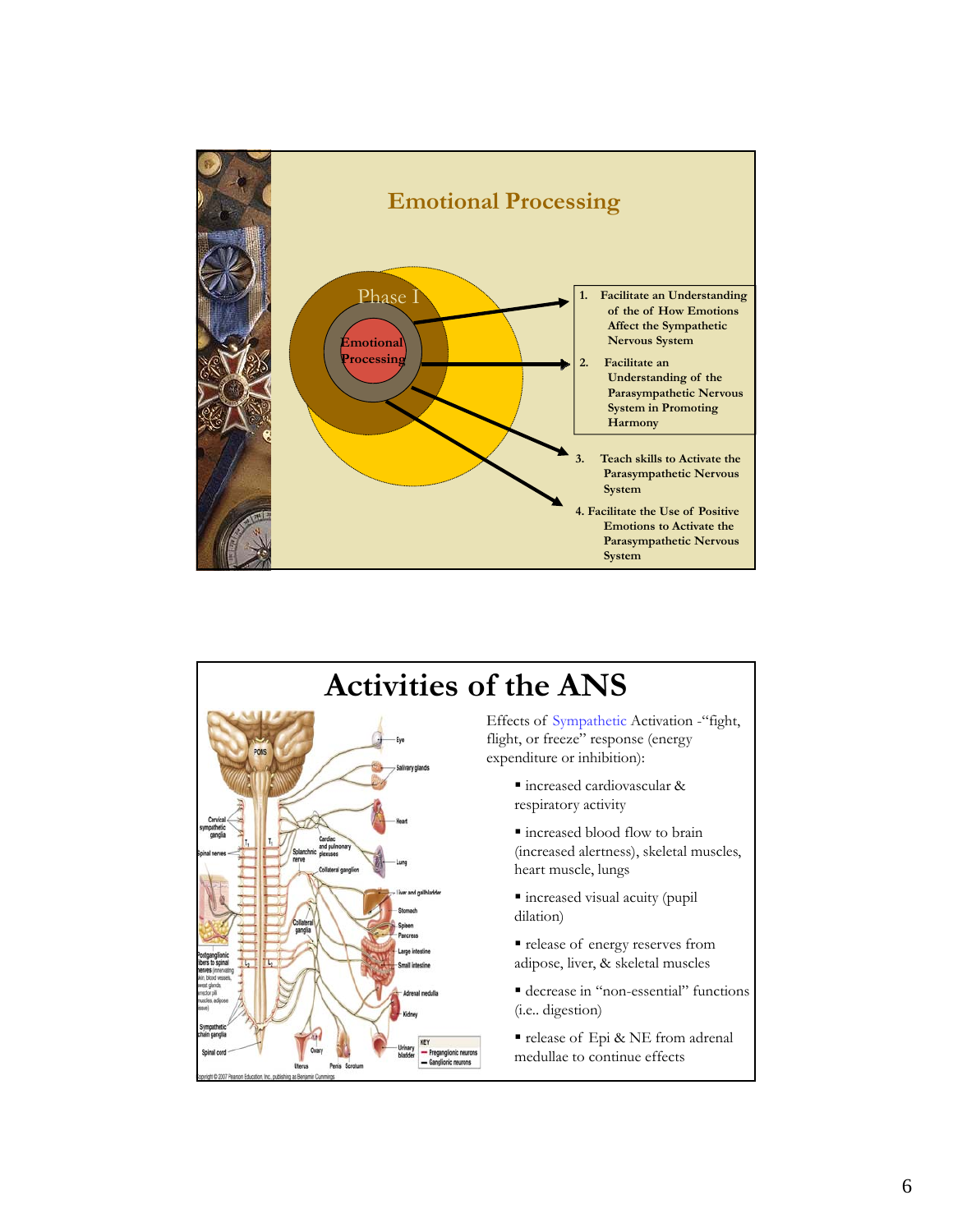

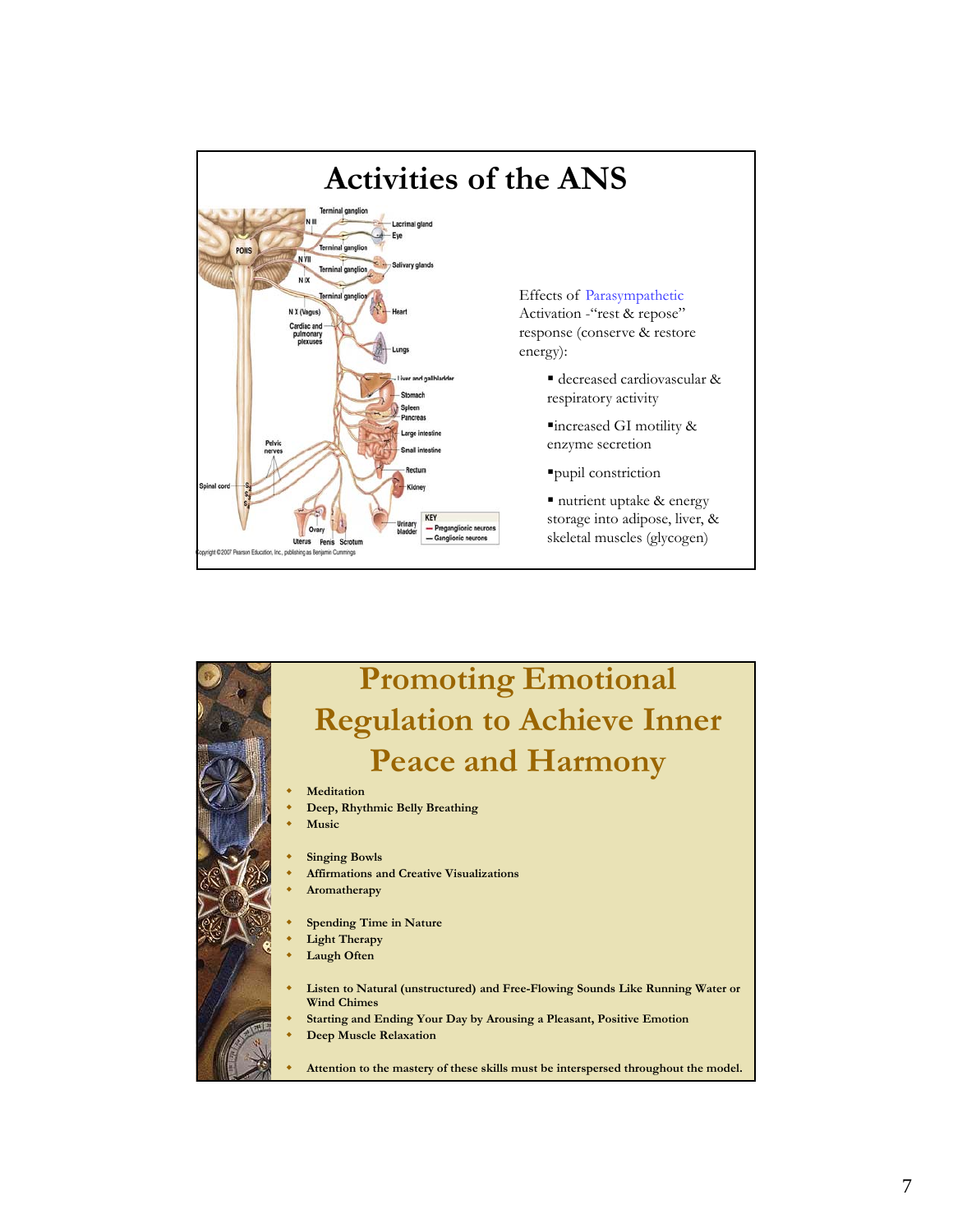

## Emotive Writing

Each patient explores figuratively the relationship between a self, struggling to find and sustain an identity—sometimes at the very edge of abandonment, fragmentation, and annihilation—in relation to the world of inner objects that sometimes nurture, sometimes haunt, and often threaten the fabric of the self and its tenuous cohesion.

The figure in each patient's poems that needs healing and transformation is a man who is abandoned, rejected, and abased: *the abandoned male persona*.

He is in this respect a scapegoat, a victim, and he seeks others with whom to unite in order to repair the damaged self and to ignite his creative potential (Graves & Schermer, 1998).

|  | <b>Emotional Categories</b><br><b>Table 1: Emotional Categories</b><br>The following emotion categories are frequently explored in emotive writing sessions. |                                                                |  |
|--|--------------------------------------------------------------------------------------------------------------------------------------------------------------|----------------------------------------------------------------|--|
|  |                                                                                                                                                              |                                                                |  |
|  |                                                                                                                                                              |                                                                |  |
|  | 1.                                                                                                                                                           | Sadness                                                        |  |
|  | 2.                                                                                                                                                           | Pain/Hurt                                                      |  |
|  | $\overline{3}$ .                                                                                                                                             | Hopelessness/Helplessness                                      |  |
|  | 4.                                                                                                                                                           | Loneliness                                                     |  |
|  | 5.                                                                                                                                                           | Ander/Resentment                                               |  |
|  | 6.                                                                                                                                                           | Contempt/Disgust                                               |  |
|  |                                                                                                                                                              | Fear/Anxiety                                                   |  |
|  | 8.                                                                                                                                                           | Love                                                           |  |
|  | 9.                                                                                                                                                           | Joy/Excitement                                                 |  |
|  | 10                                                                                                                                                           | Contentment/Calm/Relief                                        |  |
|  | 11.                                                                                                                                                          | Shame/Guilt                                                    |  |
|  | 12.                                                                                                                                                          | Pride/Self-Confidence                                          |  |
|  | 13.                                                                                                                                                          | Anger and Sadness (both present simultaneously)                |  |
|  | 14.                                                                                                                                                          | Pride (Self-Assertion) and Anger (Both present simultaneously) |  |
|  | 15.                                                                                                                                                          | Surprise/Shock                                                 |  |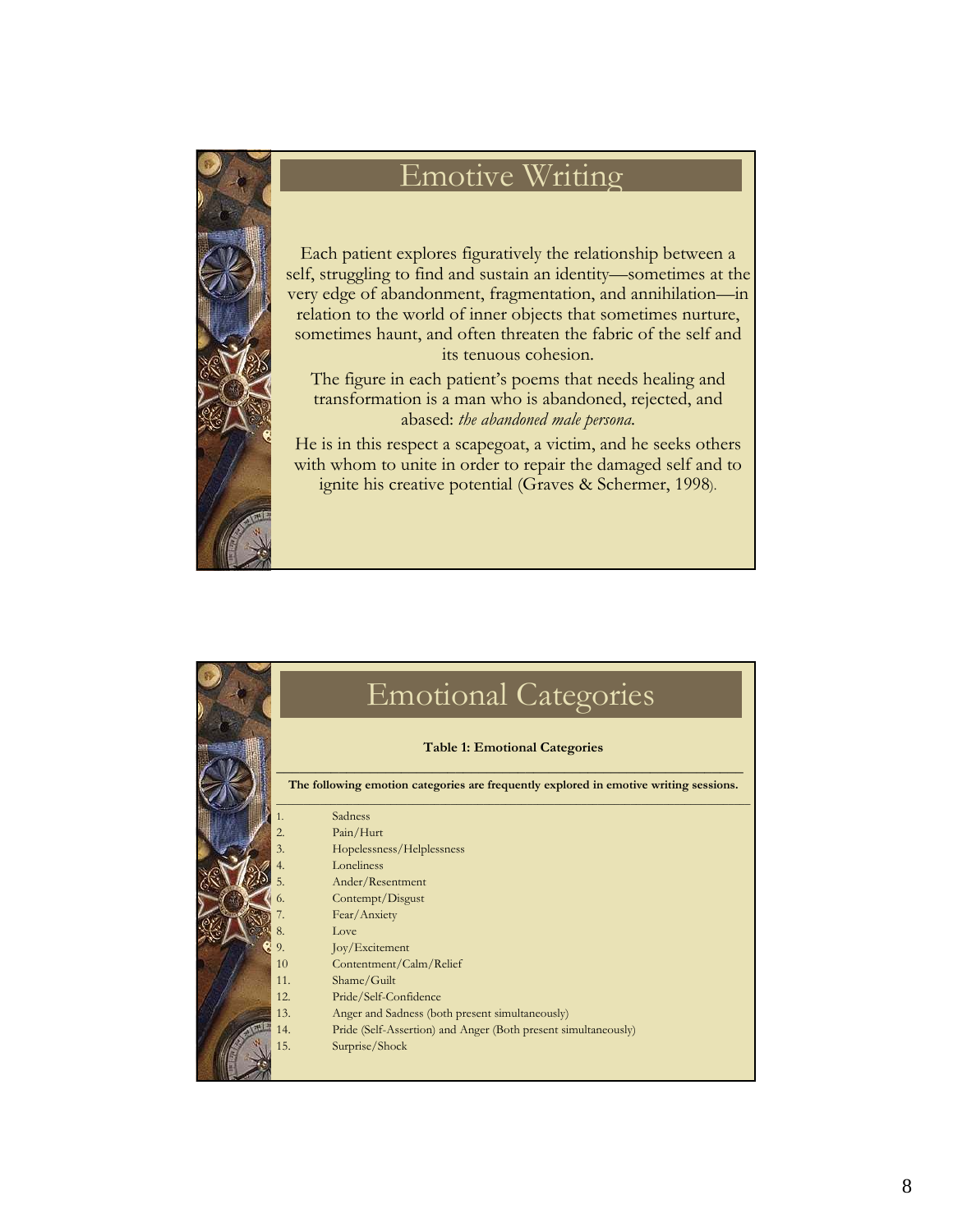



## Emotive Writing

Toward alleviating suffering, trauma survivors must be allowed to tell the truth about their experiences, and members of the sufferer's community must be encouraged to listen, to remember, and to repeat the story to others.

- Virginia Woolf said that the moments of profound insight that come from writing about our soulful, thoughtful examination of psychic wounds should be called "shocks", for they force us into an awareness about ourselves and our relationships to others and our place in the world (Albini, 2007; Rossy, September, 2010).
- This therapeutic writing process contains tremendous potential, both for healing and for cultivating the quality of absorption or integration of the traumatic experiences.
- Writing also regularly fosters resilience a quality that enables people subjected to trauma and disaster to thrive despite their experiences.
- The process through which emotive writing, particularly through the use of metaphors, leads to healing is quite simple, yet undeniably profound. This is because honest expression opens the door to insight, clarity and understanding. There is also an additional dimension of healing when these activities are undertaken in healing communities.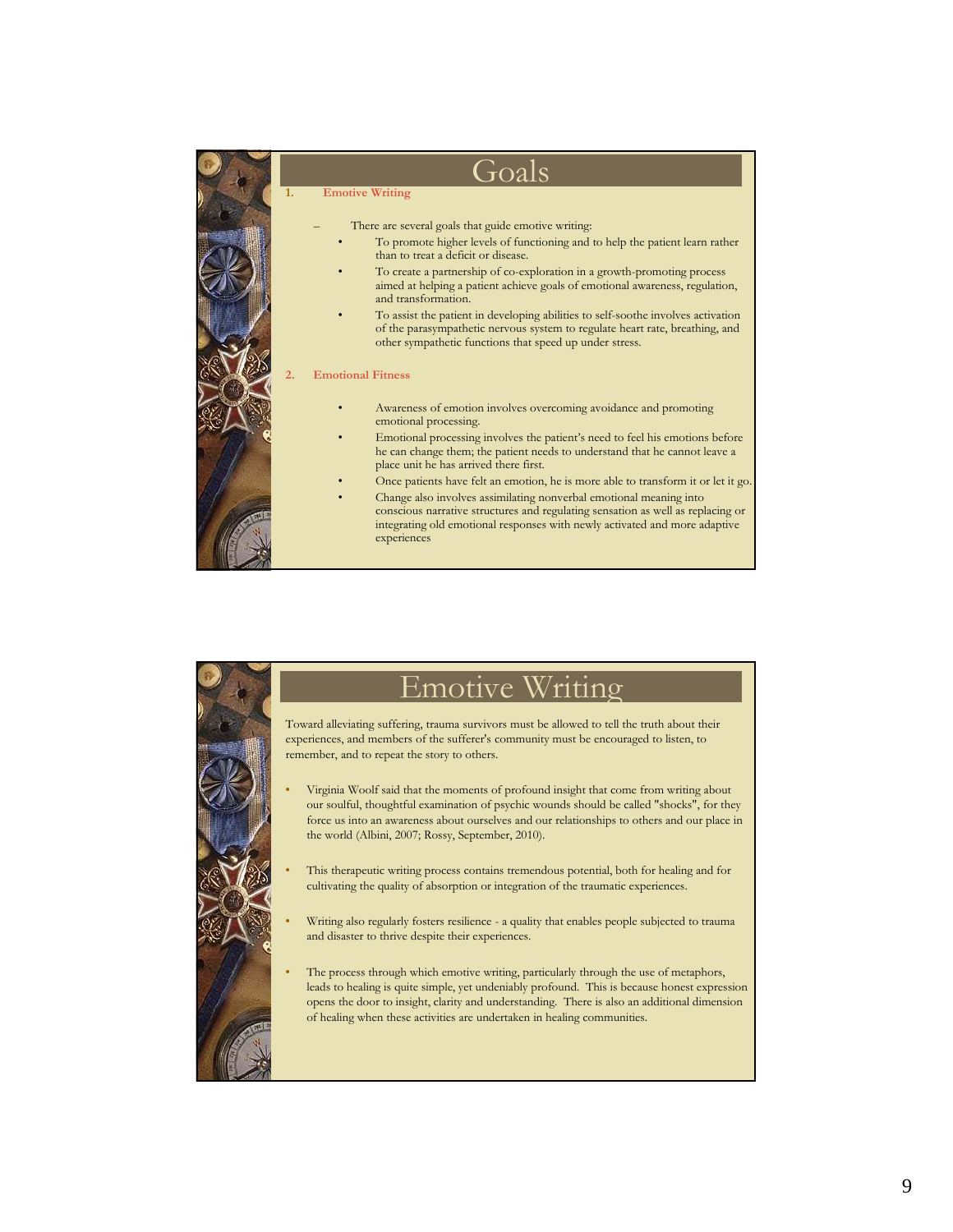

## Emotive Writing and Suffering

It is instructive to view the use of emotive writing, in light of the three phases of suffering described by Warren Reich (1989).

When a person is first confronted by catastrophic illness or loss, he or she responds with silence and immobilization (freeze response). The sufferer is not only struck dumb, but cannot make informed decisions—or sometimes any decisions at all—because the sense of loss overwhelms agency.

Autonomy is diminished, and imagination gives out; it is not up to the task of creating meaningful images. Reich calls this phase "mute suffering," the experience of being speechless in the face of one's own suffering.

Obviously, mute sufferers are unable to express their experience in poetry, prose, visual arts, or any form of imaginative communication.

## Emotive Writing and Suffering

"Expressive suffering" is the second phase, in which the sufferer seeks to understand the experience by finding a language to express it (Reich, 1989).

- Some accomplish this by writing personal journal entries, while others go through a more structured process of creating poems that are intended to communicate with a larger audience.
- The expressive sufferer can also respond in his own style and learn to articulate his deepest fears and sense of loss to family members, or to a chaplain or health professional, in a way that encourages conversation.

Reich's third and final phase is called "new identity in suffering," where the sufferer discovers a new self, or a new understanding of self, that in essence overcomes suffering by preserving personal integrity.

• The old self may have been destroyed, but a new self, a new character, has emerged. According to Reich, this process requires the participation of others, if only as listeners.

10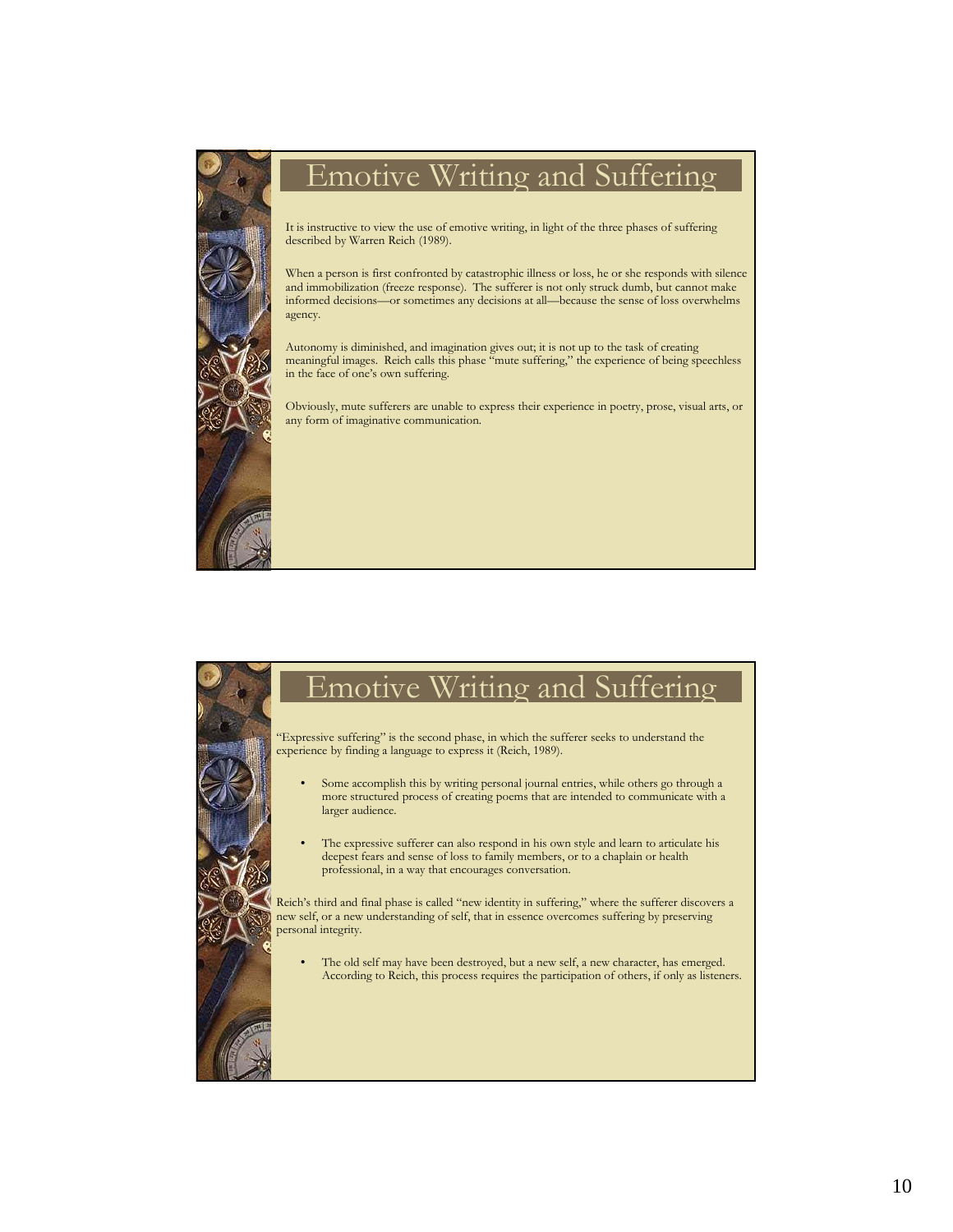

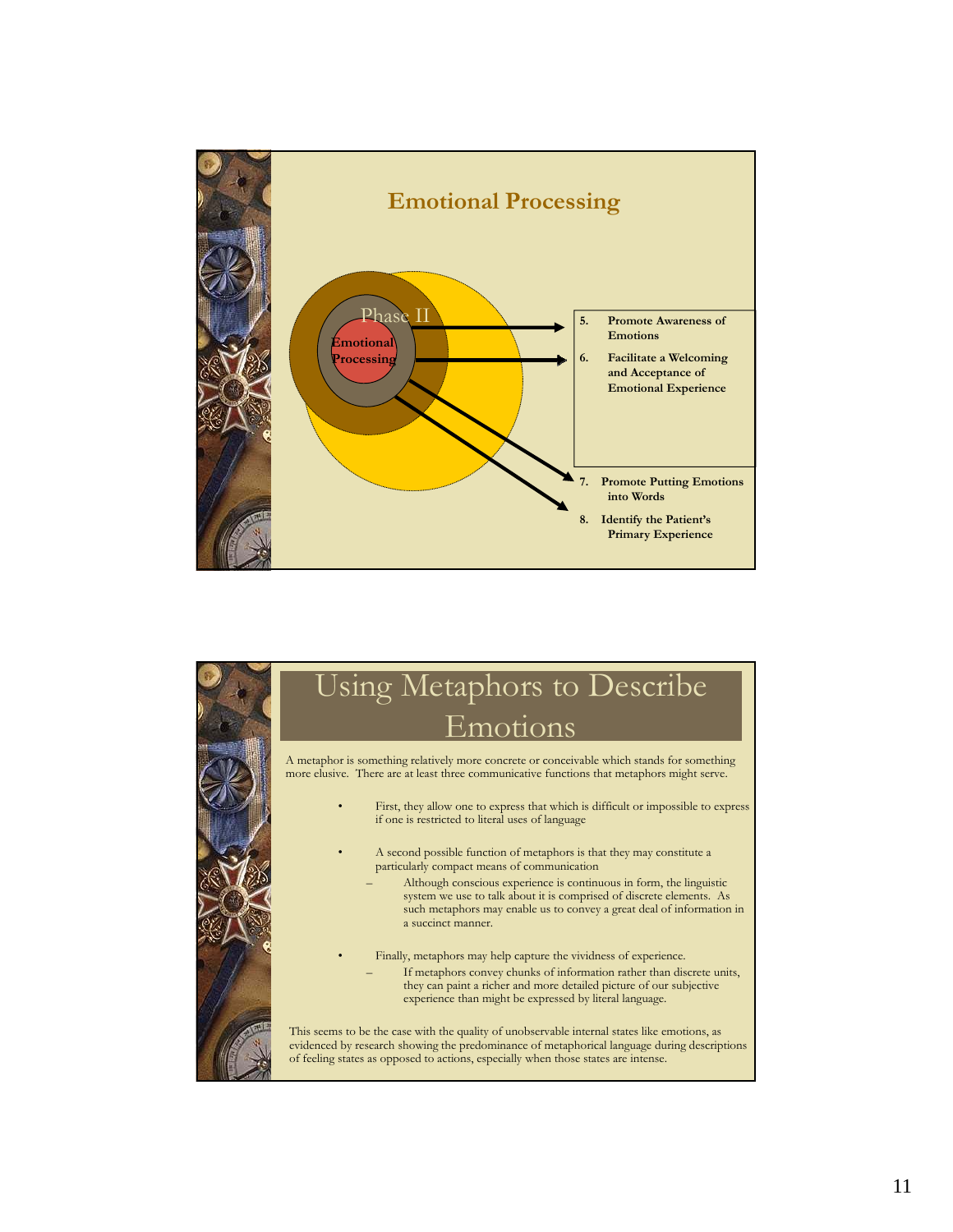

### Metaphor and Emotions

Lakoff (2008) offers an analysis of *anger* in his famous book *Women, Fire, and Dangerous Things*. The analysis essentially claims that without metaphor, our knowledge of emotion concepts would be tremendously weak.

The analysis begins with the "common folk theory of the physiological effects of anger," which include: increased body heat, increased internal pressure, agitation, and interference with accurate perception. These physiological effects increase as anger increases, and we look to these physiological effects to determine whether someone is angry. The physiological effects of anger therefore stand for anger.

Lakoff provides the following metaphors for anger based off this principle, each of which indicates the occurrence of anger through its physiological effects:

Body heat

- –Don't get *hot under the collar.*
- –Billy's a *hothead*.
- Internal pressure
	- –Don't get a *hernia!*
	- –When I found out, I almost *burst a blood vessel*.

Agitation

- –She was *shaking* with anger. –You look *upset*.
- Interference with accurate perception
	- –She was *blind with rage*.
	-
	- –I was beginning to *see red*.

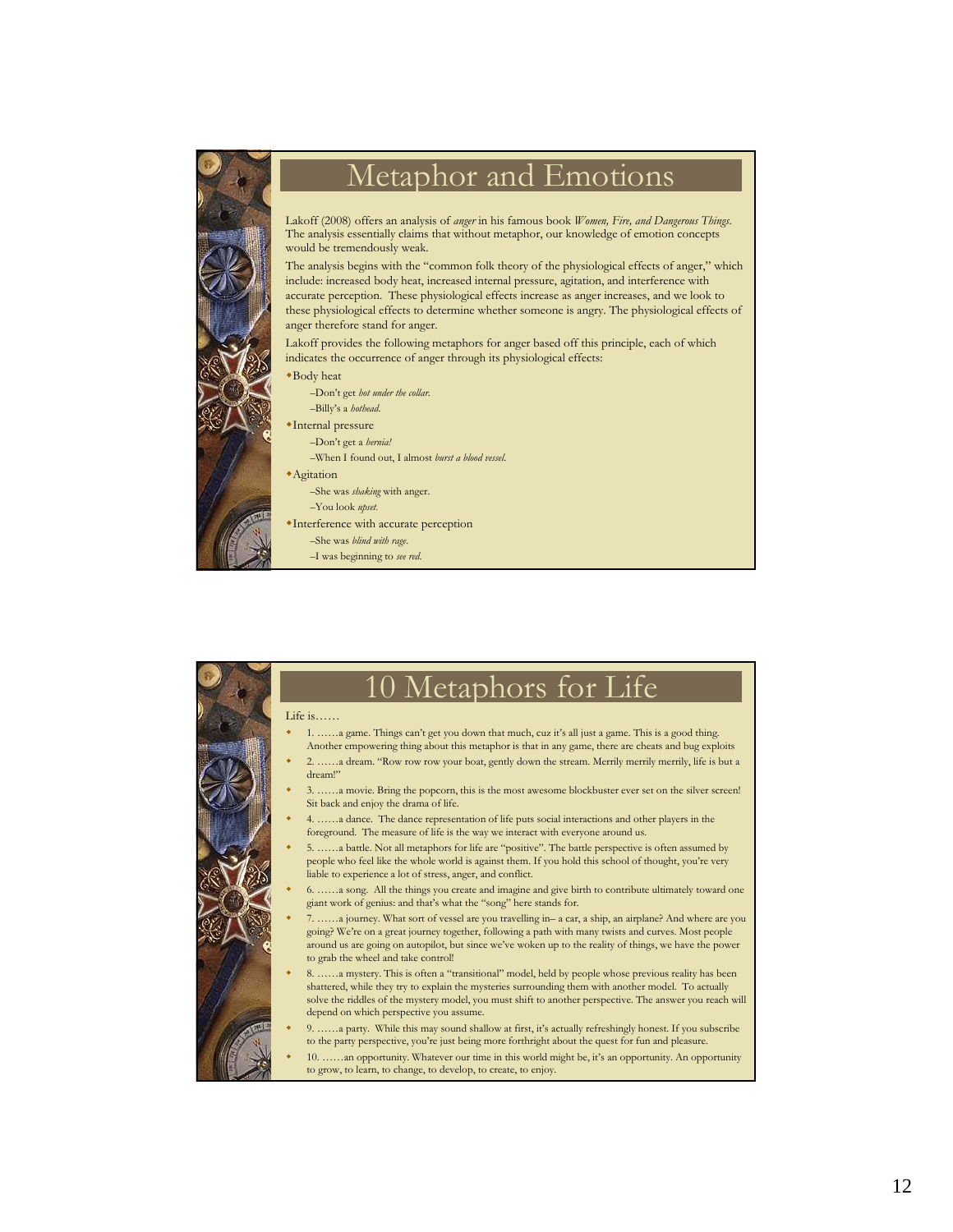

# Phase II: Arriving: Facilitating Emotional Awareness

#### **1. Core Feelings**

- Having arrived at a feeling, the therapist assists the patient in determining whether he has arrived at a core feeling.
	- People recognize a feeling as core because it is fresh and new.
	- It is a vital feeling that often leaves the patient feeling very open and perhaps vulnerable.
	- When patients arrive at primary emotions, a type of internal bell often rings and tells him "Yes, this is it This is what I most truly feel."
	- Primary feelings feel good. They feel right, even if they are painful (e.g., a core fear or anxiety about being rejected or being unlovable or worthless).

#### **2. The Essential Self**

- What the patient unearths initially may be a bitter truth
	- Whatever this wound is, however, it can yield a most delicate part of the self if the patient deals with it using emotional intelligence.
	- With care, this part of a person can transform itself from a bitter experience into a subtle and delicate part of the self, an essence that gives strength.
	- By going into the wounded part of the self, the patient can find the gem of their adaptive, essential self.
	- This healthy essence is a vital part that strives to be connected to others and to be effective.
	- The essential self, however needs safety and encouragement, both from within and without, to help it emerge.

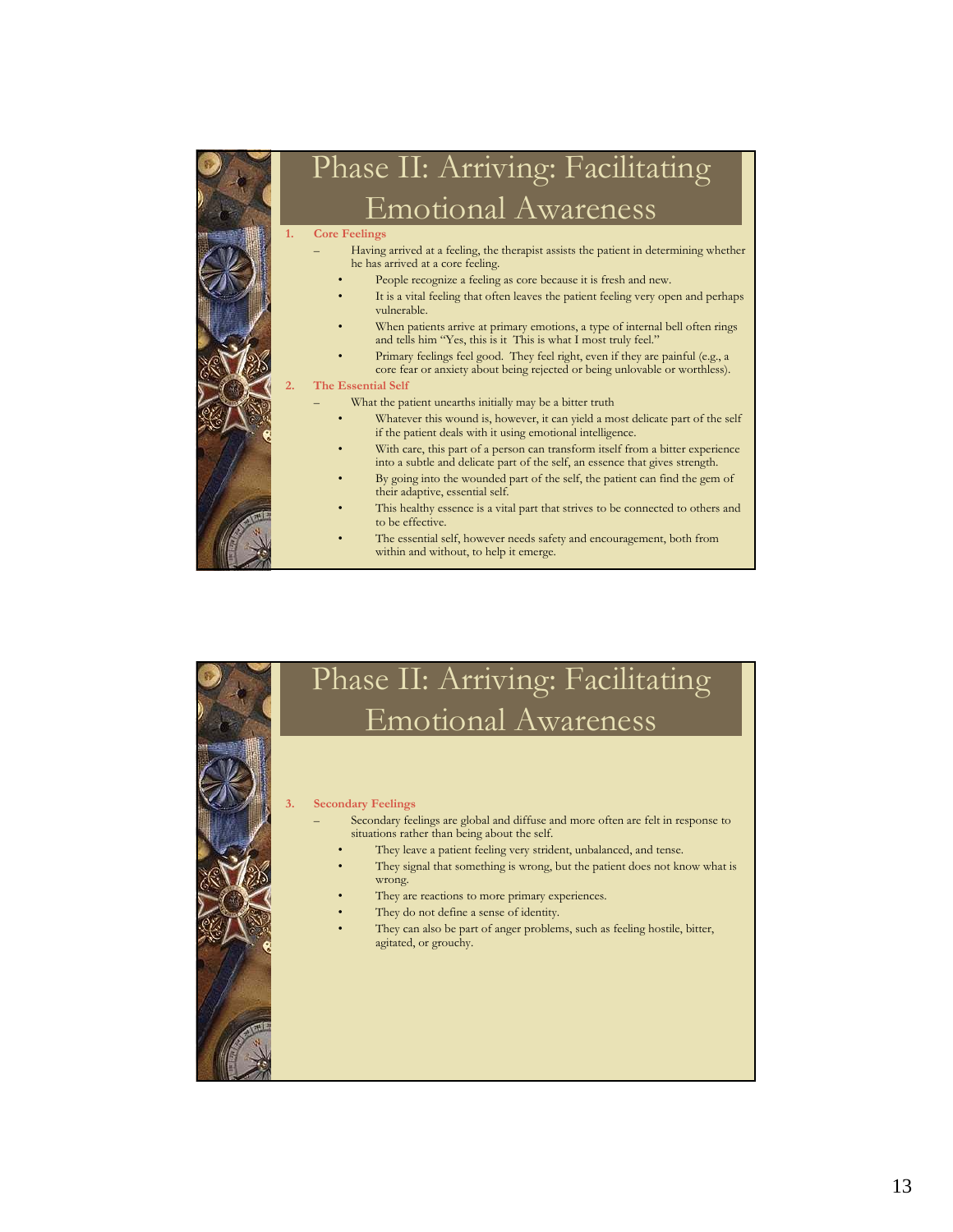

|                                         | Phase III: Leaving: Moving on by<br>Accessing Emotions                                                                                                                                                              |
|-----------------------------------------|---------------------------------------------------------------------------------------------------------------------------------------------------------------------------------------------------------------------|
| <b>Type of Emotion</b>                  | <b>Table 2: Criteria for Evaluating Emotions</b><br><b>Characteristics</b>                                                                                                                                          |
| <b>Primary Adaptive</b><br>(organizing) | Fresh and new<br>Felt in the moment in response to shifting circumstances                                                                                                                                           |
|                                         | Changes when circumstances change<br>Externally cued ones are rapid and action oriented in response to the<br>environment<br>Internally generated ones are slower<br>Explore until patient feels, "Yes, that's it!" |
|                                         | Feel whole, deep                                                                                                                                                                                                    |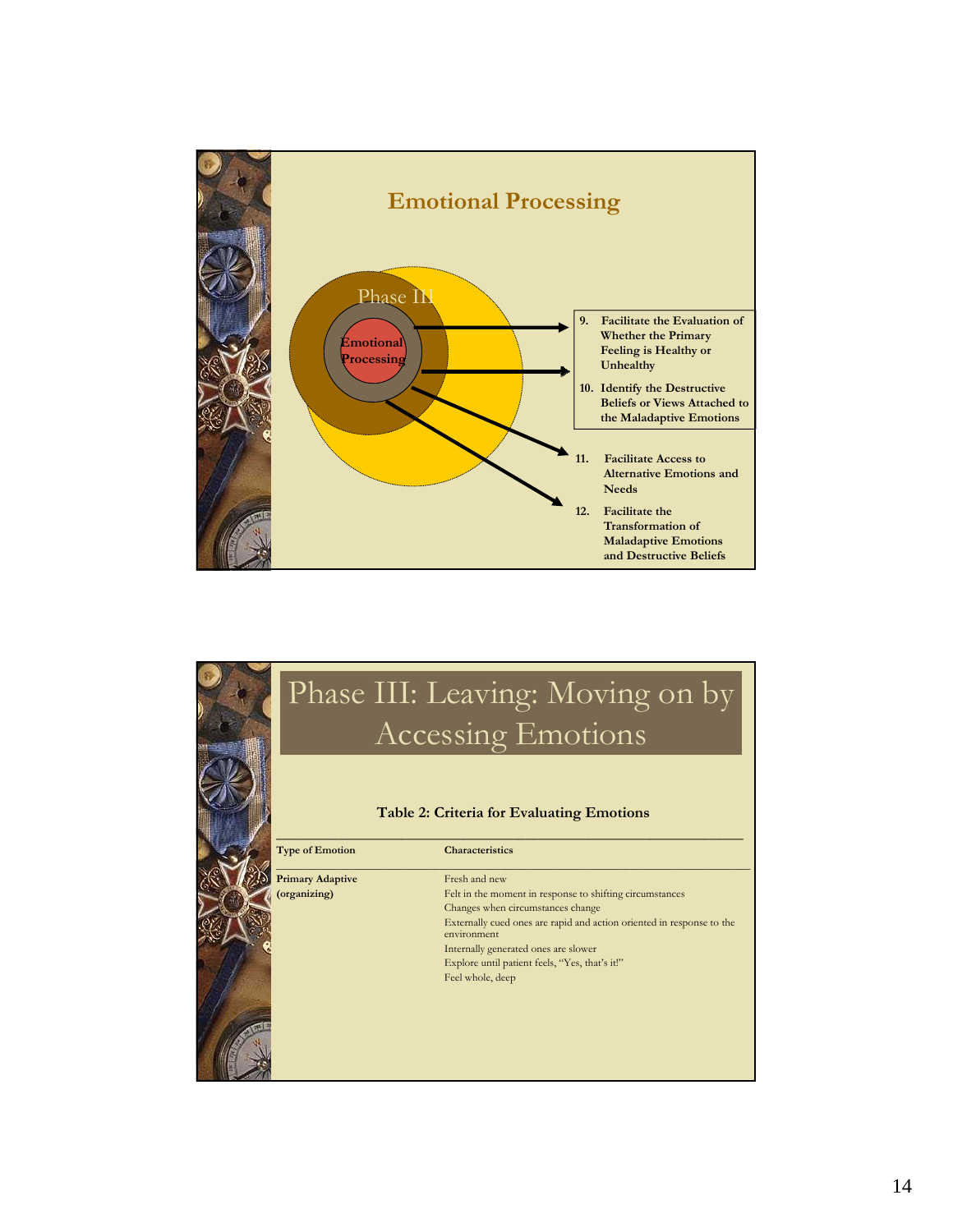

# Phase III: Leaving: Moving on by Accessing Emotions

#### **Table 2 (Continued): Criteria for Evaluating Emotions \_\_\_\_\_\_\_\_\_\_\_\_\_\_\_\_\_\_\_\_\_\_\_\_\_\_\_\_\_\_\_\_\_\_\_\_\_\_\_\_\_\_\_\_\_\_\_\_\_\_\_\_\_\_\_\_\_\_\_\_**

**Type of Emotion Characteristics \_\_\_\_\_\_\_\_\_\_\_\_\_\_\_\_\_\_\_\_\_\_\_\_\_\_\_\_\_\_\_\_\_\_\_\_\_\_\_\_\_\_\_\_\_\_\_\_\_\_\_\_\_\_\_\_\_\_\_\_\_\_\_\_\_\_\_\_\_\_\_\_\_\_\_\_\_\_\_\_\_\_\_\_\_\_\_ Primary Maladaptive** A familiar old feeling

**(disorganizing)** Patient feels stuck in it. It is overwhelming Each time feels as bad as the last time Don't shift with change in circumstance Difficult, deep, and distressing Often are about the self Part of a person's identity Accomplished by emotion's destructive voice

|                        | Phase III: Leaving: Moving on by<br>Accessing Emotions     |
|------------------------|------------------------------------------------------------|
|                        | Table 2 (Continued): Criteria for Evaluating Emotions      |
| <b>Type of Emotion</b> | <b>Characteristics</b>                                     |
| Secondary              | Global, nonspecific                                        |
| (signaling)            | Include symptoms of depression, agitation                  |
|                        | Not specifically about the self                            |
|                        | Obscure a more primary feeling (e.g., anger covering hurt) |
|                        | Might be a feeling about a feeling (e.g., fear of sadness) |
|                        | Thoughts generate the feeling.                             |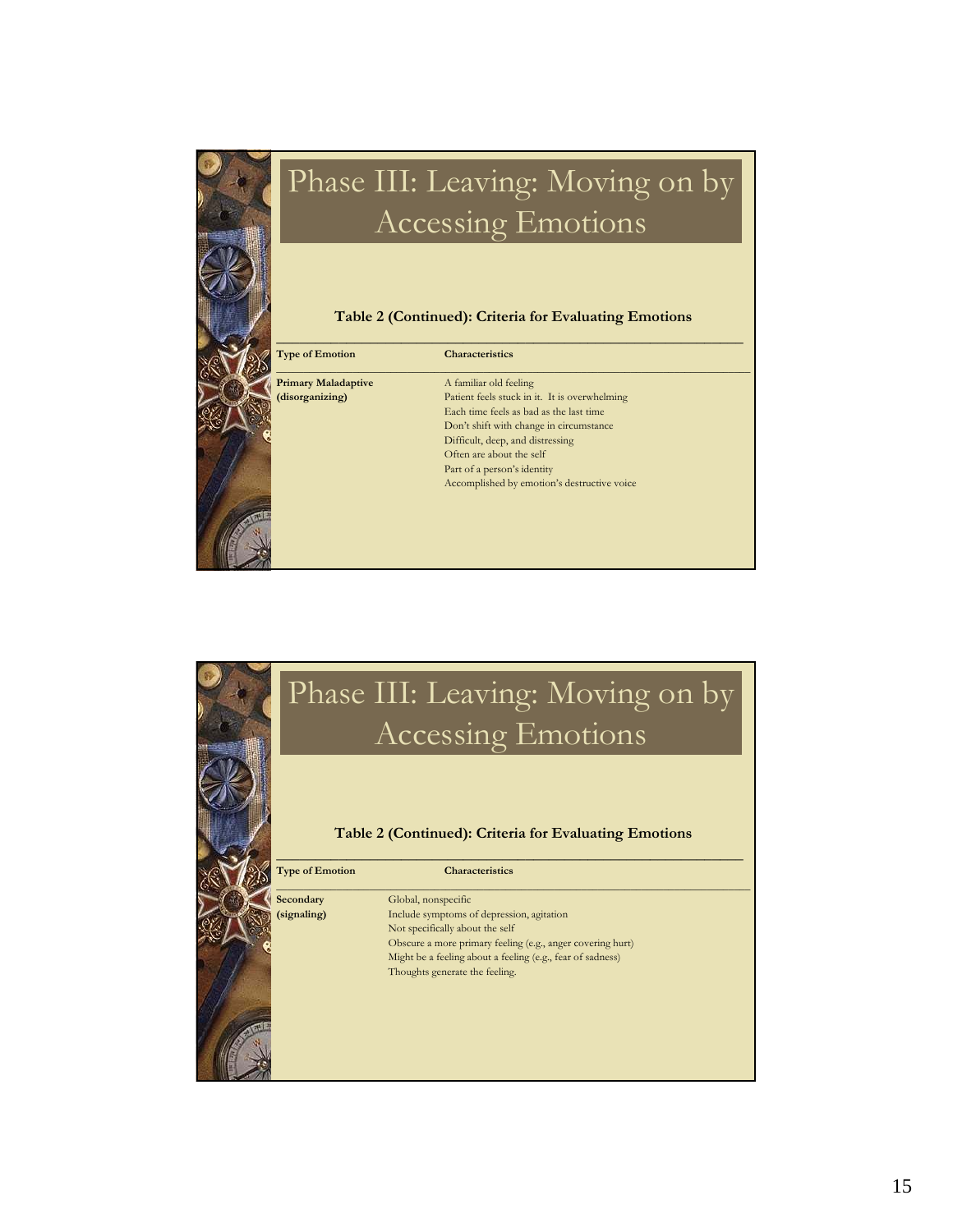

## Phase III: Second Level Evaluation

– If the patient's core feelings are healthy, they should be used as guides to action. If they are unhealthy, they need to be processed further to promote change.

This second level reflection involves assessing not the rationality of the emotion but its adaptiveness. If an emotion is adaptive, then it should be followed. If an emotion is maladaptive, then its expression needs to be regulated, and it needs to be understood and transformed.

- Maladaptive feelings are almost always accompanied by beliefs or views that are hostile to the self of blaming others
- People often express destructive beliefs as a negative voice in their heads, a harsh, internal voice that has been learned, often through previous maltreatment by others, and is destructive to the healthy self. This internal hostility often leads to vicious self-attacks that leave people stuck in their unhealthy feelings.

Patients can recognize that a feeling is not helpful to him once it has been accepted fully. The paradox is that if the feeling is judged as not acceptable, as "not me," it cannot be changed, because it hasn't been accepted. Only when a feeling has been accepted can it be evaluated and changed if necessary.

– Assessing maladaptive feelings and identifying destructive beliefs paradoxically facilitates change, first by accessing the state that needs to be exposed to new experience and second by stimulating the mobilization of a healthier side of oneself by a type of opponent process mechanism.

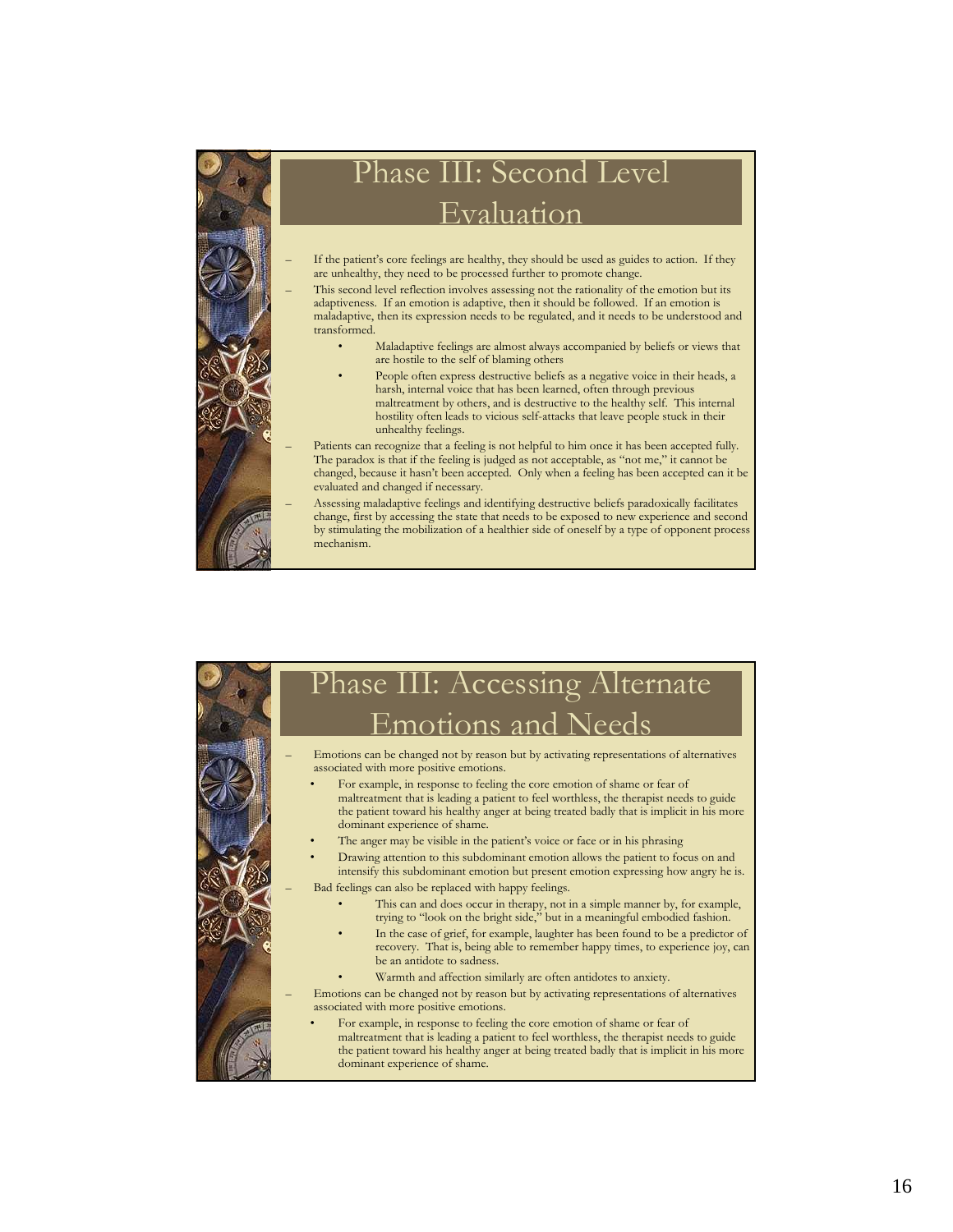

# Phase III: Accessing Alternate Emotions and Needs

- Therapists need to help their patient to focus on and feel healthy, adaptive emotions. They need to help the patient to express these adaptive emotions to someone -
- sometimes to the therapist, to an imagined other in an empty chair, to another part of the self, or to another person.
- Another more active way in which therapists can help patients access their healthy, more resilient emotions *is by focusing them on their needs, goals, and concerns*.
	- Asking a patient the key question, "What do you need when you feel this?" is a good way of bringing goals into awareness..
	- Once people are aware of their goals, then therapists can help them assert their needs and use these needs to challenge their negative beliefs.
	- Focusing people on needs, wants, or goals helps them mobilize themselves to change.
	- Given that an emotion may result from the appraisal of whether a need or goal is being met, goal clarification evokes new emotions and associated action tendencies to facilitate goal attainment.
- Therapists need to help patients focus on their healthy needs for protection, comfort, and affection in response to being maltreated as well as on their needs for autonomy and competence so as to free them from the oppression of their desperate need for approval.
- Having helped a patient identify what he truly needs, which is usually related to his primary motivational systems (attachment, affection, and mastery), the therapist then needs to ask the patient what he can do to begin trying to get some of what he needs.

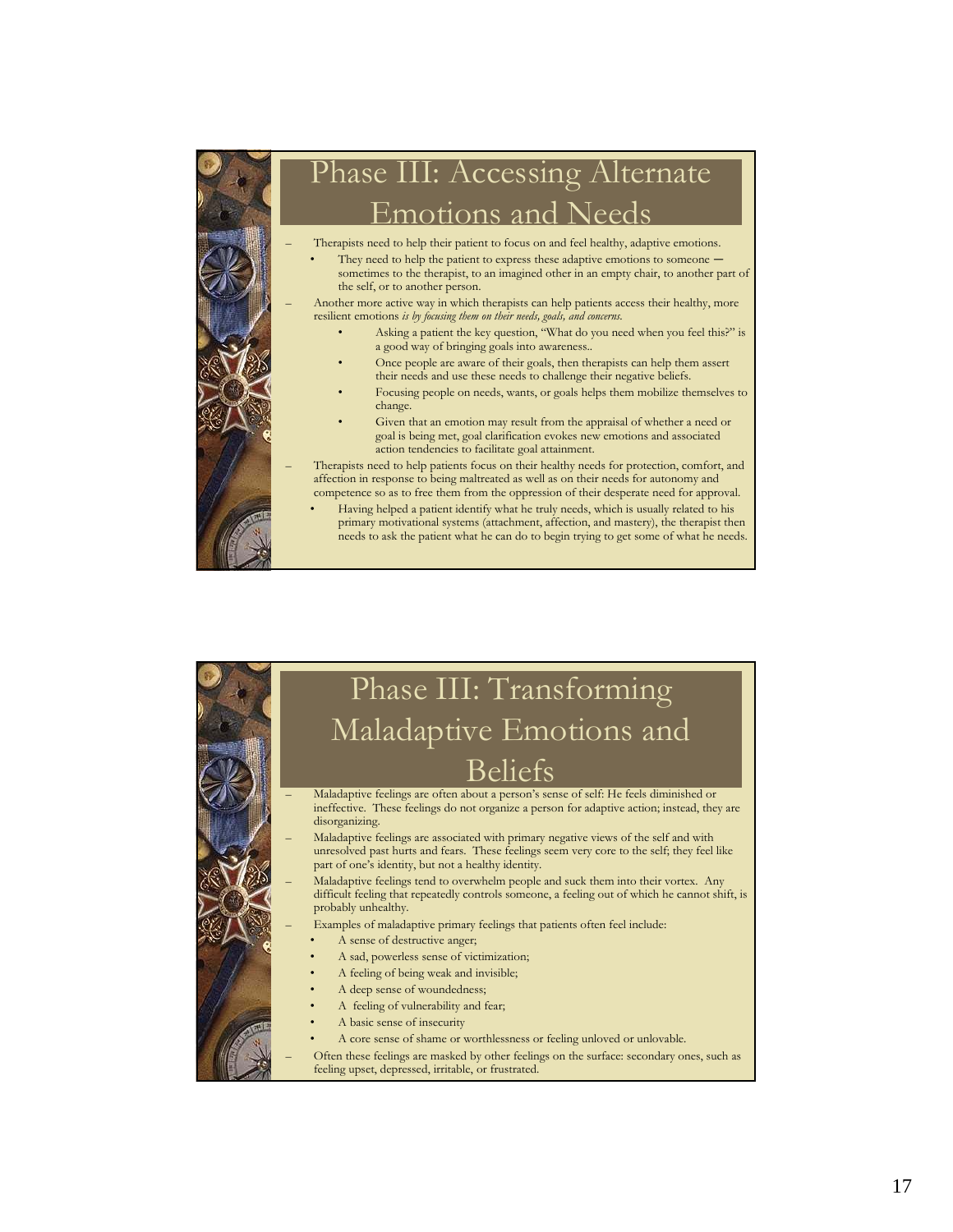

# Phase III: Transforming Maladaptive Emotions and  ${\rm Belies}$  In working to access maladaptive emotions, therapists need to work empathically with

patients to access this second-order level of evaluation and bring it into the open.

– Often unhealthy primary emotional responses seem very intense and even meaningful, but what is so characteristic of them is that they do not seem to change, get better, or go away.

It is important to help the patient see that he is not bad, or even wrong, for feeling this way but that the feeling is not functional, leaves them feeling bad, and does not help him get what he needs.

- Therapists validate people's feelings but constantly focus on anything the patient says about how the feeling does not work for him or about how it damages him or others;
- Therapists highlight maladaptive emotions mainly by re-entering the problematic state; exploring it and its meanings; and coming to an agreement with the patients that, rather than being an incontrovertible truth, this emotional state is a wound that needs to be healed.
- Half of the battle of change is won when the patient can see that it is their emotional states that are problematic, that they are in conflict, or that they are in part authors of their own distress rather than viewing themselves as victims or believing that fate is to blame.
- This is not to say that the patient is at fault for having an unhealed wound, or for overreacting to something, but helping him to recognize that there is something he is doing in these states that leads to his difficulties and that he need to do something to change is an important goal that is sometimes rather difficult to achieve.



– It is not helpful when exploring this type of maladaptive state, to try to demonstrate to people that their thoughts or beliefs are faulty. Rather, what is most helpful is helping the patient get a perspective that this is a temporary, maladaptive, over-reactive state they get sucked into and that this is not all he is or all of what he is capable.

– Also assist the patient to understand that viewing his beliefs, thoughts, or perceptions as faculty is misguided, rather it is his reactions that are problematic and need to be regulated. It is important for the therapeutic alliance that the patient feels throughout that the therapist is on his side, validating him and working with him against this problem state.

- Often patients insist that this (state) is the way they are and that no other reality is true or conceivable. In response, empathize with their frustration and how important it is for him to convince you that this is the case while adding that that this painful place is where he gets stuck and loses all his resources.
- Recognize this as a real existential moment in which the patient is facing an impasse where he has to figure out how to find his footing. Use the encounter to help the patient find the sense of possibility of change and the will to change.

– A person's old, unsuccessful coping style might have been to avoid the bad feelings or to feel overwhelmed and out of control and sink into despair, numbness, depression, or anxiety. Here the therapist helps the individual make sense of their experience and begin to process more information by identifying their maladaptive emotions, and the associated destructive thoughts, in words and help him bring previously unused internal resources to bear on coping with this distress-producing condition.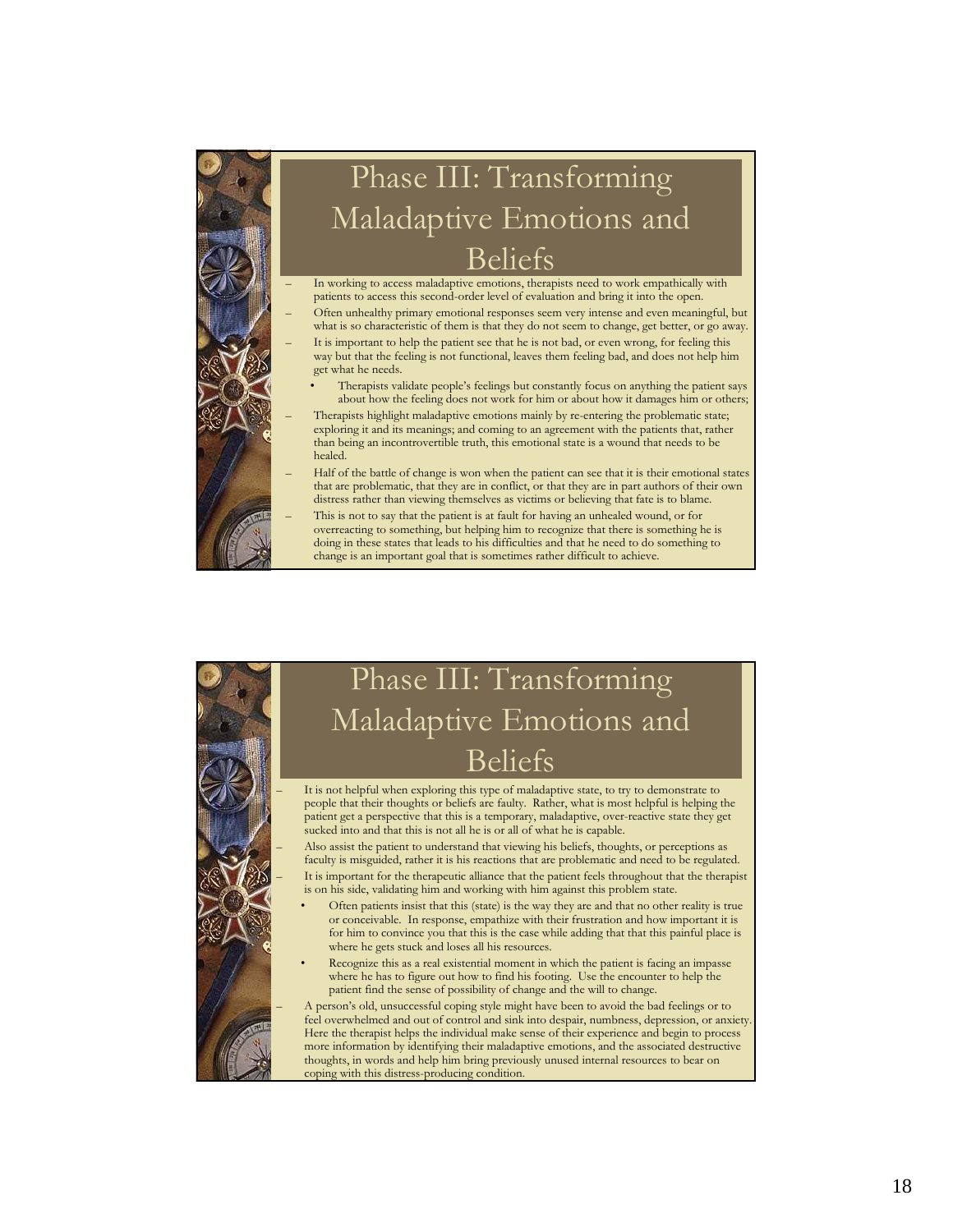

# Phase III: Transforming Maladaptive Emotions and Beliefs

- Once an experience is clearly accepted and recognized as maladaptive, the therapist needs to help patients identify the destructive beliefs and patterns of thoughts that accompany their unhealthy feelings and access the core negative belief or construal embedded in these feeling.
- The negative belief is much more easily accessible and put into words when the person in experiencing the maladaptive feeling. Thus the therapists needs to work with cognition when it is hot.
	- When a belief is just cold, it is not really accessible to change.
- People can talk about all kinds of negative views of themselves in an abstract and intellectual way, and they will not change.
- The person must be feeling what they are saying to make the whole maladaptive scheme amenable to change.
- Motivated both by their healthy aversion of pain and by their need for mastery and for human contact, comfort, and safety, people will mobilize new resources to cope better.

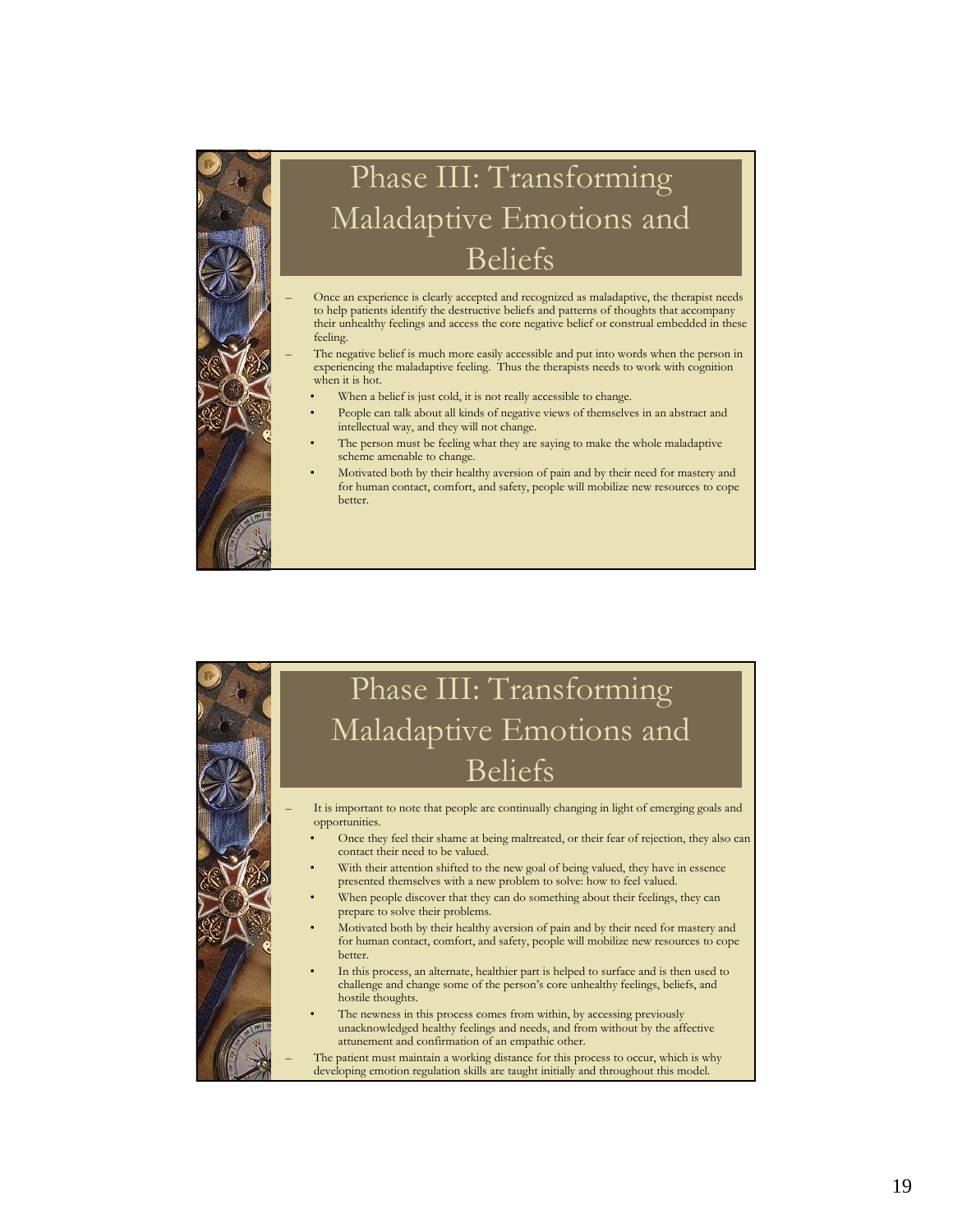

# Phase III: Accessing Healthy Emotions

– Now that the patient has identified his maladaptive emotion, how does a therapist help him access healthy emotions. A number of different methods in addition to the power of empathetic relational connection for accessing alternate emotions are summarized in the list below.

- Shifting attention to a background feeling;
- Asking the patient what he needs when he is suffering and in pain;
- Use positive imagery to create scenes that the patient knows will help him to feel a positive emotion;
- Ask the patient to adopt certain emotional stances and help him deliberately assume the expressive posture of that feeling and then intensify it.
- Have the patient remember a situation in which the positive emotion occurred and then to bring the memory alive in the present;
- Engage the patient is a conversation about desirable emotions;
- In some situations, the therapist can express a particular feeling that the patient is unable to express;
- In addition, therapist sometimes need to help people shift out of certain emotions or emotional states. To accomplish this, have the patient describe what they feel at the moment when they recognize a need to shift out of an emotion. This helps them center themselves and gives them a handle that they can pick up later when they are able to deal with the feeling. This ability improves with practice

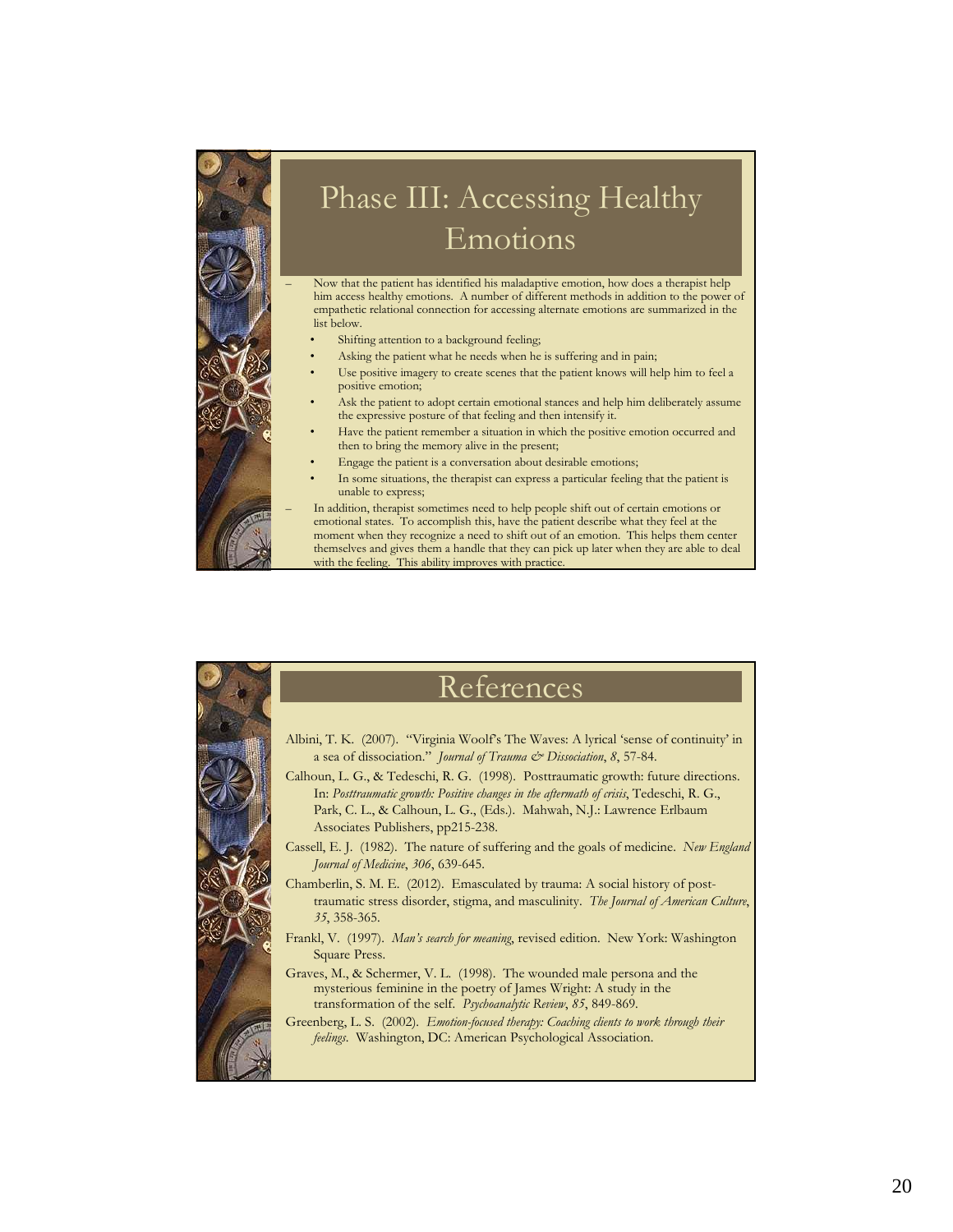

## References

Herman, J. L., (1992a). Complex PTSD: A syndrome in survivors of prolonged and repeated trauma. *Journal of Traumatic Stress*, *5*, 377-391.

Herman, J. L. (1992b). *Trauma and Recovery*. New York: Basic Books.

Kearney, M. (1996). *Mortally wounded: Stories of soul, pain, death and healing*. Dublin: Marino Books.

Rossy, K. (September, 2010). Shellshock, Suicide and Septimus: Illness as a Metaphor in Virginia Woolf's Mrs. Dalloway. Retrieved March 30, 2013 from *TEXT*: http://text.desa.org.mt/issues/august2010/katherine-rossy-shellshocksuicide-and-septimus/

Swenson, K. M. (2005). *Living through pain: Psalms and the search for wholeness*. Houston: Baylor University Press.

Tedeschi, R. G., & Calhoun, L. G. (1996). The Posttraumatic Growth Inventory: measuring the positive legacy of trauma. *Journal of Trauma Stress*, *9*, 455-471.

Tedeschi, R. G., & Calhoun, L. G. (2004). Posttraumatic growth: A new perspective on psychotraumatology. *Psychiatric Times*, *21*, 1-4. Retrieved March 30, 2013 from: http://www.psychiatrictimes.com/display/article/10168/54661



Reich, W. (1989). Speaking of suffering: A moral account of compassion. *Soundings*, *72*, 83-108.